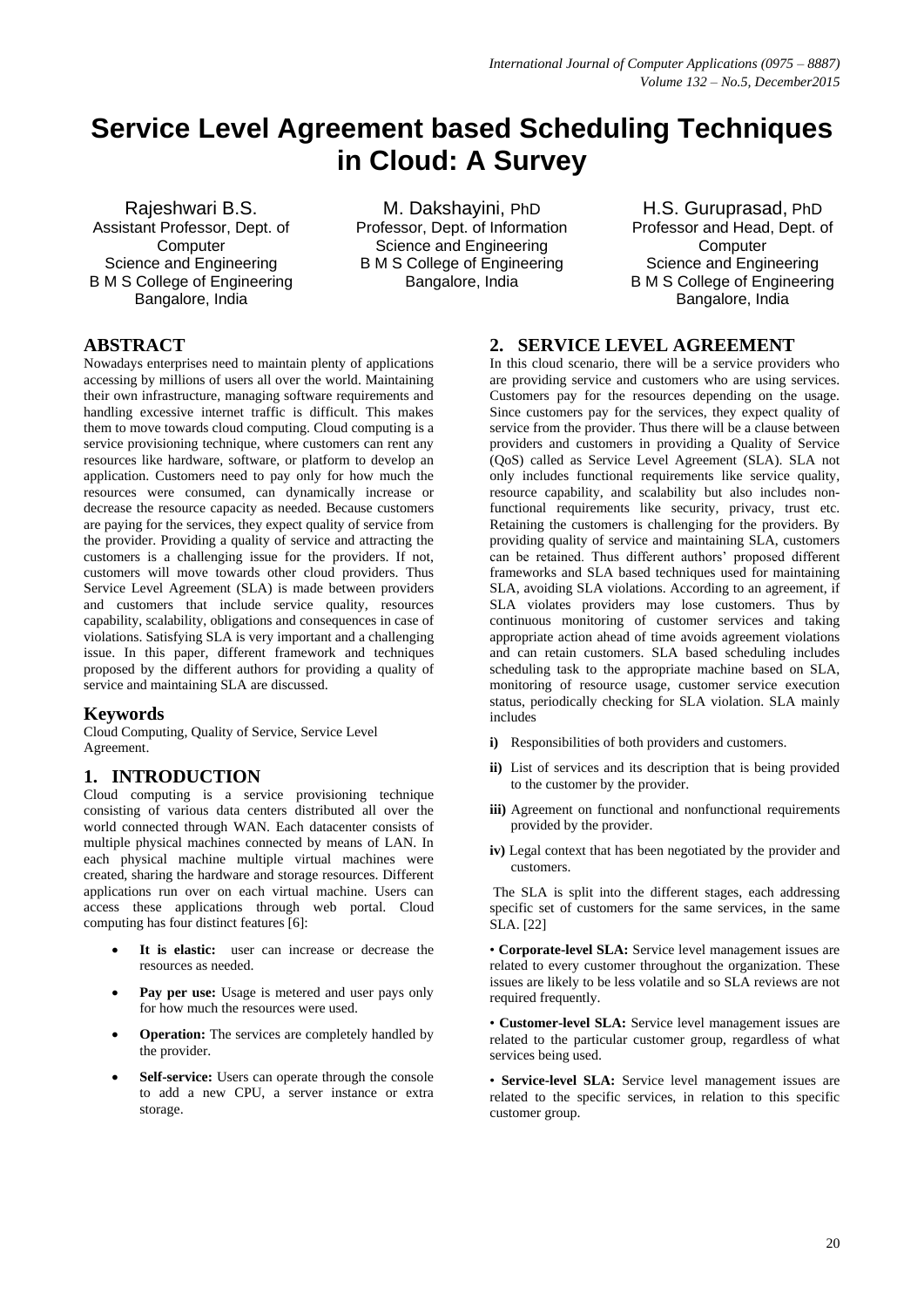Stefano Ferretti et al., [4] proposed an architecture that supports SLA driven configuration, management and optimization of cloud resources and services. The architecture mainly includes configuration service and load balancer. In turn load balancer includes monitoring services and SLA policy engine. Load balancer is responsible for dispatching request and balancing load among the servers. It takes request from clients and assigns these requests to an appropriate platform and balancing load among them. Monitoring service within load balancer monitors the incoming request and its response time so as to check whether a SLA associated with the request are satisfied or violated. SLA policy engine within load balancer analyses the logs prepared by monitoring service and finds whether system configuration need to be changed or not. If necessary, invokes configuration service module to reconfigure the resources. If SLA is fulfilled according to an agreement and platform resources results unused, platform reconfiguration occurs to release the unused resources. If SLA is violated, then platform reconfiguration occurs to add in additional resources to the platform. Proposed strategy optimizes resource utilization by dynamically adding and releasing number of VM's to an application platform depending on load, while honoring SLA but incurs additional overhead. The downside of the strategy is as load imposed, adding number of VM's in execution environment exceeds certain limit, forces some scalability problem for distributed application such as shared DB.

Suneel K S et al., [7] presented an approach to monitor SLA compliance at the cloud service provider that can be implemented at the client end without need of third party. Using this approach, the cloud users can continuously monitor the SLA compliance at the cloud end. This proposed approach includes mainly two functions **i)** Information Fetch Task Generator function **ii)** Evaluator function. Information Fetch Task Generator function, by taking SLA as input, generates information fetch task. This information fetch task will be sent along with the requested task to the cloud for execution. In the cloud, for the set of task hash value is calculated and generates log file that contains hash value of the task and their arrival time. After getting result from the cloud, evaluator function evaluates the SLA breach at the cloud. If percentage of SLA breach is greater than the acceptable threshold, then raises a SLA breach notification at the cloud user end .This is a good effort where information fetch task is sent along with the set of tasks and using the result of information fetch packet returned from the cloud, percentage of SLA breach can be identified, but the time at which information fetch task is executed in the cloud is very important in identifying the percentage of SLA breach.

Xiaomin Zhu et al., [15] proposed a **"QoS aware fault tolerant scheduling algorithm called QAFT"**. The proposed algorithm can tolerate failure of one processor at a time for real time tasks that wants QoS in heterogeneous systems. The algorithm starts execution of primary copies first and delay execution of backup copies. By making passive execution of backup copies, avoids execution of both primary copies and backup copies simultaneous incorporate effective resource utilization. The proposed model also provides higher guarantee ratio, adaptively adjust the QoS levels of incoming tasks depending upon the system load and avoids task rejection. When the system is in heavy load, then QoS levels of accepted tasks are degraded in order to increase guarantee ratio. When the system is in light load, then QoS levels of accepted tasks are increased in order to provide high quality service. Hence in conclusion, proposed strategy by adaptively adjusting QoS levels of real time systems based on system load increases guarantee ratio, QoS, reliability and optimum resource utilization in heterogeneous systems with tolerance of only one processor's permanent failure at one time instant for real time tasks with QoS needs.

Ahmed Amamou et al., [19] proposed an algorithm **"SLA based Dynamic Bandwidth Allocator (DBA)"**.The proposed DBA algorithm allocates bandwidth to the application based on established SLA agreement. The algorithm continuously monitors bandwidth allocated for each application environment and dynamically adjusts the bandwidth. The architecture consists of a special virtual machine called driver domain and multiple virtual machines, each hosting different applications. Virtual machines are grouped based on priority into different classes. Each virtual interface **v<sup>i</sup> f<sup>i</sup>** are connected to physical interface P. DBA algorithm browses each virtual interface  $\mathbf{v}_i \mathbf{f}_i$  and measures the bandwidth  $\mathbf{B}_i$  currently using by each virtual machine and adjust accordingly. **i)** If virtual machine is using bandwidth within the range, then algorithm does not perform any change. **ii)** If virtual machine is using bandwidth above the specified range, then readjust bandwidth to maximum range and remaining bandwidth will be added to available bandwidth **Bx**. **iii)** If virtual machine is using bandwidth below the specified range, then algorithm finds if any bandwidth available. If so, bandwidth will be added and readjust to minimum range. If not, then algorithm readjusts the bandwidth of all virtual machines belonging to the same class and will be added to the virtual machine, readjust to minimum range. The proposed method also optimizes the physical resource usage of CPU and memory by dropping packets at virtual machine directly instead of driver domain. This avoids transferring packets to destined virtual machine from driver domain through I/O channel, saves memory cycles and CPU cycles. Good effort, sharing of bandwidth among VM's depending upon the traffic honors SLA, reduces the packet loss rate. But the model is focusing only on bandwidth, hence application performance may be affected by other resources such as CPU processing, memory and storage.

Rajeshwari B S et al., [21] proposed a framework "**Optimized Service Level Agreement Based Workload Balancing Strategy in Cloud Environment**". The presented framework offers both balancing the load among the servers as well as QoS in cloud. In this framework, depending upon the servers processing capacity, the servers are grouped into 3 clusters as **i)**High processing power servers' cluster **ii)**Medium processing power servers' cluster **iii)**Low processing power servers' clusters. The framework comprises two scheduling algorithms **i)** SLA Based Scheduling algorithm **ii)** Idle-Server Monitoring algorithm using at two different stages. At the first stage, when a task enters into the task queue, SLA based scheduling algorithm based on task length, deadline to finish task and cost paid by the user computes the priority of the task. Depending upon the calculated priority, algorithm schedules the task to the respective servers cluster. At the second stage, within each cluster Idle-Server Monitoring algorithm monitors a set of servers in its cluster. When it receives a task, algorithm checks for any idle server in its cluster. If found, it assigns a task to the identified server. If not, Idle-Server Monitoring algorithm running within medium processing power servers cluster finds for any server is idle in high processing power server's cluster. If found, it assigns its task to the identified high power machine. Correspondingly, Idle-Server Monitoring algorithm within low processing power server's cluster finds any idle server in medium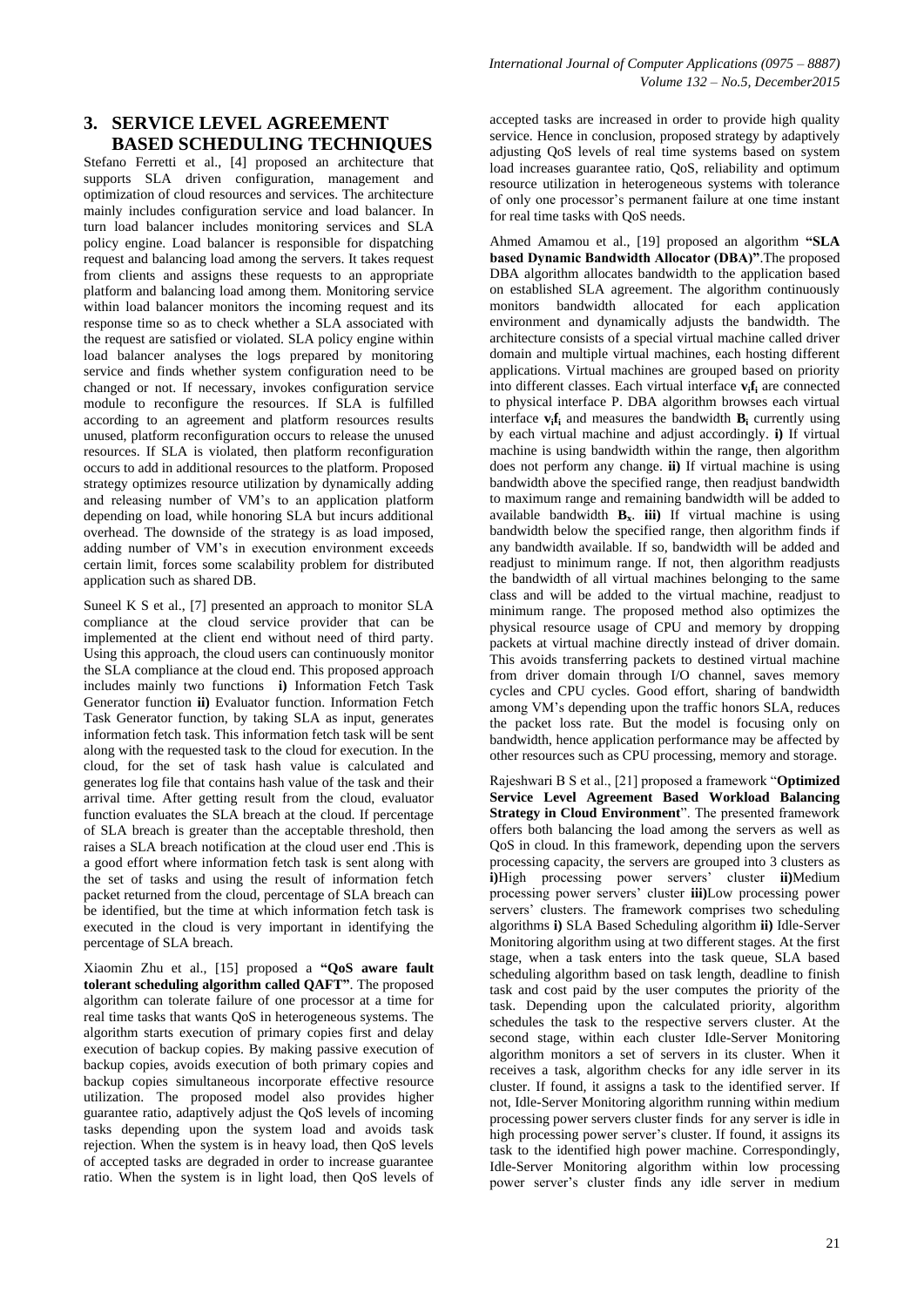processing power servers' cluster. If found, it assigns its task to the identified medium power machine. By doing this, the high power machines and medium power machines are utilized effectively, provide good response time, reduce waiting time of the task and achieves better load balancing among the servers. In this work, easy to manage by clustering of servers based on processing and memory capacity. By moving medium priority tasks to idle high processing servers and low priority tasks to medium processing servers, high power and medium power machines are utilizing efficiently. But the downside of the proposed strategy is that it lacks monitoring scheme for catching QoS violations.

Attila Kertesz et al., [13] presented architecture for SLA based resource virtualization for executing user applications in cloud. The architecture mainly includes three modules **i)** Agreement Negotiation module **ii)** Service Brokering module **iii)** Service Deployment module. Agreement Negotiation module is responsible for negotiation on SLA between users and providers, determines user QoS parameters, rewards and penalties for meeting and violating them. Architecture includes components such as Meta Negotiator (MN), Meta Broker (MB), Broker (B), Automatic Service Deployment (ASD), Physical and virtual resources. During agreement negotiation process, the negotiation takes place between users  $\rightarrow$  MN, MN $\rightarrow$ MB, MB $\rightarrow$ B, B $\rightarrow$ ASD. Once SLA is negotiated between user and provider, Service Brokering module finds the required services with the help of ASD. Service Brokering module is responsible for service discovery, match making, interactions with information system, service registers and repositories. If the required service is not found, it calls Automatic Service Deployment module to install the required service on the specifically selected resource dynamically and starts executing.

Al Amin Hossain et al., [2] proposed a Cloud Brokage model that boost up customer satisfaction and diminish cloud service provider's anxiety for continuing their business. Presented model consist of cloud broker, different cloud service providers to attain cloud service for a particular cloud customer. Cloud broker is a negotiator between customers and multiple service providers. Customer request for their service to cloud broker. Cloud broker searches for compatible service provider and assigns to the requested customers. While receiving service, broker observes amount of utilization of registered resources and QoS. If customers request to discontinue the remaining service, broker calculates refundable amount for unutilized resources, service quality degradation, service cancellation and profit obtained. Thus architecture ensures SLA by providing refundable service in case of unused resource, service quality degradation and service cancellation. Hence proposed model overcomes drawback of pay-as-you-go pricing model in terms of fairness by refunding for SLA violations, service quality degradation, service cancellation and unutilized resources.

Vincent C et al.,[1] presented a novel scheduling strategy that schedules the incoming requests on virtual machines based on agreed SLA by considering many SLA parameters such as CPU requirement, memory, storage and network bandwidth. The proposed model includes on demand resource allocation strategy that automatically creates new virtual machines when an appropriate virtual machine is not available for application deploy. The proposed method also includes a load balancer for effective distribution of applications execution on the cloud resources. On demand resource provisioning strategy is evaluated by deploying applications under three different circumstances **i)**The first situation deals with only the

deployment of web applications service request **ii)**Second situation deals with deployment of only high performance computing (HPC) applications service request **iii)**Third situation deals with deployment of web applications and HPC applications. The strategy obtains better resource utilization and deployment efficiency for any kind of applications as compared to fixed resource provisioning technique.

Xiao Liu et al., [3] proposed a standard QoS framework for cloud workflow systems. The proposed framework mainly consists of four modules **i)**QoS Requirement Specification Module **ii)**QoS Aware Service Selection Module **iii)**QoS Consistency Monitoring Module **iv)**QoS Violation Handling. Model is implemented in a consecutive fashion in order to provide QoS for cloud workflow instances in 3 stages **i)** During modeling stage, real world e-business or e-science processes are modeled which contains process structure, task definition for number of workflow activities and QoS requirement such as performance, reliability and security. The provider will negotiate with their customers. **ii)** During instantiation stage, cloud workflow system searches for cloud service both functional and non-functional QoS requirement that satisfies the execution of workflow activities. **iii)** During execution stage, workflow execution engine will manages data and control flows, performs runtime management such as monitoring and exception handling mechanisms that ensures detection and recovery of QoS violations such that service negotiated agreement be successfully fulfilled. Good effort, all local temporal violations are handled automatically and make global SLA violation rate kept very close to 0%.

Kun Ma et al., [5] proposed a lightweight, scalable framework which incorporates some open source monitoring tools. These monitoring tools perform end to end measurements of softwares and virtual machine instances in the public cloud. These monitoring tools monitors QoS parameters at Infrastructure as a Service (IaaS) layer and Software as a Service (SaaS) layer without modifying the implementation of the monitored objects. The proposed framework mainly integrates 7 open source monitoring tools that periodically monitors IaaS layer and SaaS layer, gathers runtime information and sends UDP packet to the management. At the bottom, it monitors infrastructures such as utilization of CPU, memory, disk, network etc on both physical and virtual machines and hypervisor that manages guest OS. On the top of infrastructures, it monitors softwares and services which provides an appropriate runtime environment for applications. The architecture also has manager-agent and module centralized component that improves the performance of application in public cloud based on collected runtime information. Hence in proposed strategy, by integrating monitoring tools, cpu, memory, network, storage usage can be identified, load on physical and VM machines, availability, security, vulnerabilities of a website, software service can be monitored, thus helps in improving overall performance of an applications in public cloud.

Mario Mac´ıas et al., [8] discussed 7 business rules for revenue maximization of cloud providers. It encompasses the automatic enforcement of Business Level Objective (BLO) by means of bi-directional data flow between market and resource layers. The framework incorporates integrated set of policies that work together for revenue maximization of cloud provider along with the performance concerns. The 7 business rules discussed that maximizes revenue of providers includes 1)Dynamic Pricing 2)Resource Over Provisioning 3) Selective SLA Violation 4) Selective SLA Cancellation 5) Ranges for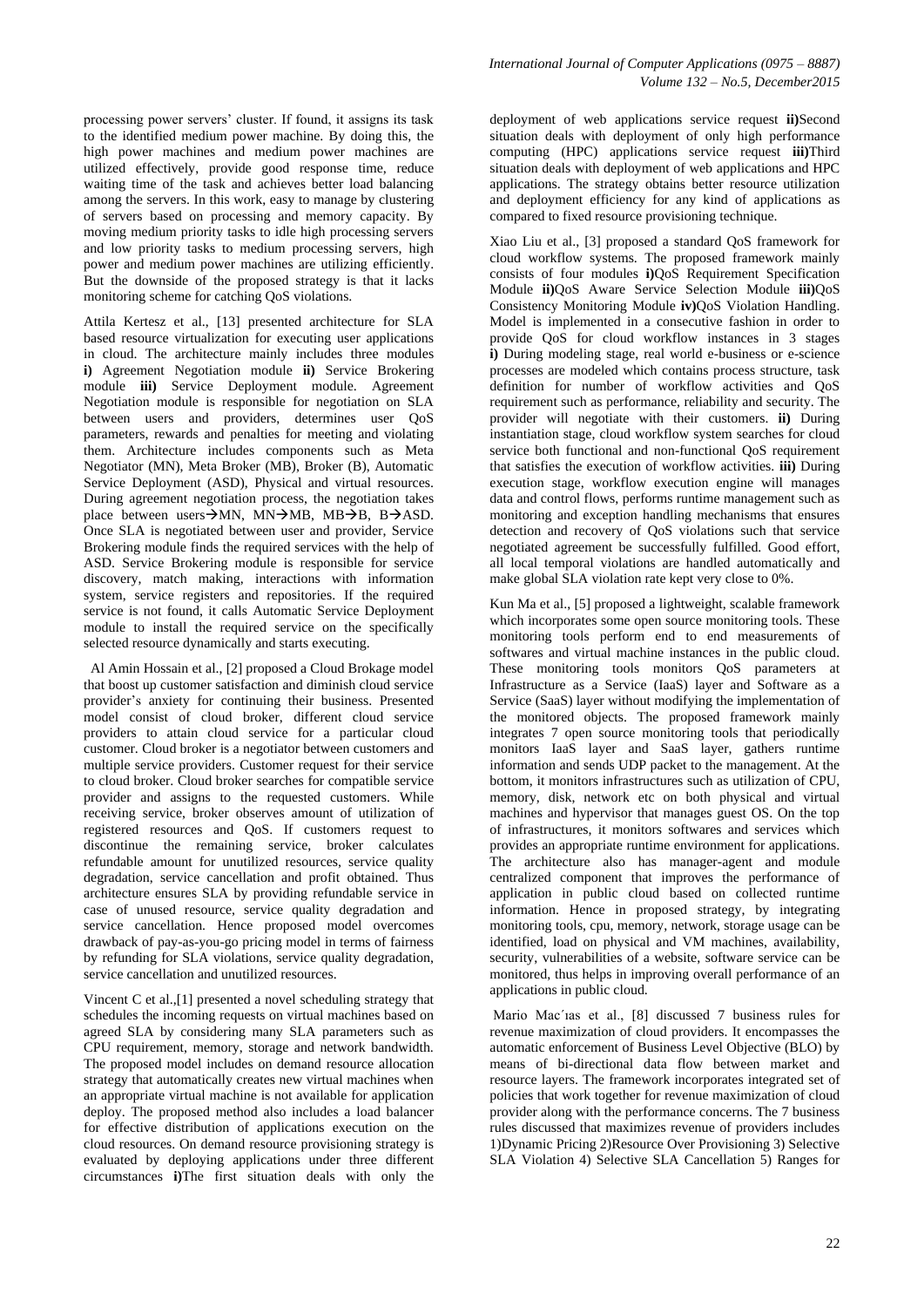QOS 6) Tasks Reallocation and 7) Redistribution of Assigned Resources.

Xiaomin Zhu et al., [9] proposed a "**QoS based self-adaptive scheduling algorithm called QBSA**". The presented algorithm improves QoS of real time applications that are running on heterogeneous clusters based on the current system load. When the system is in heavy load, the QBSA algorithm degrades the QoS level of new arrival tasks or tasks waiting in the local queue of nodes to guarantee high schedulability. In contrast, when the system is in a light load algorithm increase QoS level for the newly arrived task in order to provide higher quality service by an effective utilization of system resources. Thus the proposed algorithm provides good schedulability and higher guarantee ratio, when the system is in heavy load i.e., avoids task rejection and provides higher quality service and effective resource utilization when the system is in light load. Schedulability is the main goal of the algorithm when numbers of nodes are less or tasks arrive quickly. The proposed methodology is advantageous that when number of nodes is more, algorithm improves overall performance of a system in terms of both guarantee ratio and QoS of all accepted tasks. But downside, when number of nodes is less, algorithm provides higher guarantee ratio, but comparatively not strives to maximize QoS of all accepted tasks.

Hien Nguyen Van et al.,[11] presented an automatic resource management system that provides automatic dynamic provisioning and placement of virtual machines based on SLA and resource cost. The presented method has a capacity to "scale up" by increasing more resources to a single server or "scale out" by increasing more servers for an application. In the proposed approach, set of pre-defined virtual machine classes were created and the algorithm chooses virtual machines from the pre-defined set for an application. Each virtual machine class was defined with a specific CPU and memory capacity. The proposed framework mainly contains two modules **i)** Local Decision Module (LDM) **ii)** Global Decision Module (GDM). LDM is connected with each application environment (AE), evaluates whether need to allocate more virtual machines or releasing existing virtual machines from AE depending upon the current workload and SLA metric received from application specific monitoring probes. Then all LDM's interact with GDM. GDM by receiving a utility function from every LDM's and system performance of virtual machines and physical machines ,suggests to hypervisor either to add new virtual machine to an AE, upgrade virtual machines to next class of virtual machines, degrades virtual machines to previous class of virtual machines or live virtual machines migration. Then GDM notifies LDM. Hence in proposed strategy, by collecting local and global utilization of resources dynamically add and removes VM's on physical machines satisfies both SLA and optimal placement of VM on physical machine, reduces energy consumption

Asma Al Falasi et al., [12] presented SLA monitoring model designed for federated cloud environment. The proposed model administers social relationships established between different cloud services. In the paper, the author discussed lifecycle of SLA by taking sky framework as an example of federated cloud environment. Sky framework is a collection of interconnected cloud services from different cloud vendors forming. The proposed model manages multi-level SLA's, monitors socially interconnected cloud services, detects all SLA violations and communicates these violations to the concerned providers. The proposed architecture mainly includes two modules **i)** Socialization module **ii)** Federation

Module. Socialization module is responsible for **i)** storing and manipulating data pertaining to cloud services **ii)** implementing sky business model **iii)** managing membership, enforcement of rules, finding of violations and deciding on penalties. Federation module is responsible for **i)** receiving requests from sky broker, performing agreement between provider and users, forwards the required information to the monitoring manager to monitor run time operations **ii)** maintains information regarding each application and allocated resources **iii)** Monitor manager module checks for SLA violations, ensuring that SLA is honored. The advantage of the proposed architecture is that by administering and monitoring SLA at different levels such as uploading SaaS, searching SaaS, downloading SaaS, creating folder SaaS, broker detects QoS violations and sends report to the concerned cloud providers to take future actions. Thus manages the social relationship between the cloud services in federated cloud and improves service performance.

Asma Al Falasi et al., [14] proposed a framework that provides dynamic specification of SLA, verification and composition of services depending on SLA in the cloud using genetic algorithm. The framework mainly composed of three components **i)**Third Party Cloud Directory **ii)** Cloud Providers **iii)**Trusted Broker. Third party cloud directory acts as an intermediator between requestors and providers, acts like yellow pages. In this, providers offering their infrastructures as a service. They expose their infrastructure as web services for clients. They offer different service plans with different QoS range like Bronze, Gold, Silver where each plan is a specific service that needs to be composed to carry out tasks. Broker module includes two modules **i)** Web Service Verifier **ii)** Composition Engine. Web service verifier tests concrete services for QoS parameter specified by requestor. Composition engine decides on what concrete services of different QoS range needs to be composed to satisfy client's SLA. In this framework, first client searches repository of cloud service providers and give their QoS parameters. Then cloud provider looks up services, QoS parameters specified by the user and communicate with a list of service API's to a trusted broker. Broker performs few verification tests on the specified services to validate the QoS parameters. Only the services that passed the verification tests are given as input to the composition engine. Composition engine decides on which specific services to be included in the composition in order to satisfy specified SLA. Finally resultant SLA is negotiated back to the client, either to agree on or select an alternate solution or to move on to the other cloud provider. The proposed framework helps to delegate the process of monitoring the cloud service QoS measures to a trusted broker, thus reducing load on providers.

Ivona Brandic et al., [16] presented an approach "**A Layered Approach for SLA-Violation Propagation in Self-Manageable Cloud Infrastructures (LAYSI)**". Proposed layered architecture maps low resource metric like down time, uptime and currently available storage into the SLA parameters like service availability periodically and propagates possible future SLA violation to an appropriate layer. The algorithm finds the future SLA violation by defining more restrictive threshold called Threat Threshold than the SLA violation threshold. The architecture includes five layers like Meta Negotiator (MN), Meta Broker (MB), Broker (B), Automatic Service Deployer (ASD) and services and resources. First user starts negotiation with the MN with specific QoS parameters. MN than calls MB. MB compares the requirements specified by the user with the available brokers. If found, accepts and performs negotiation else offers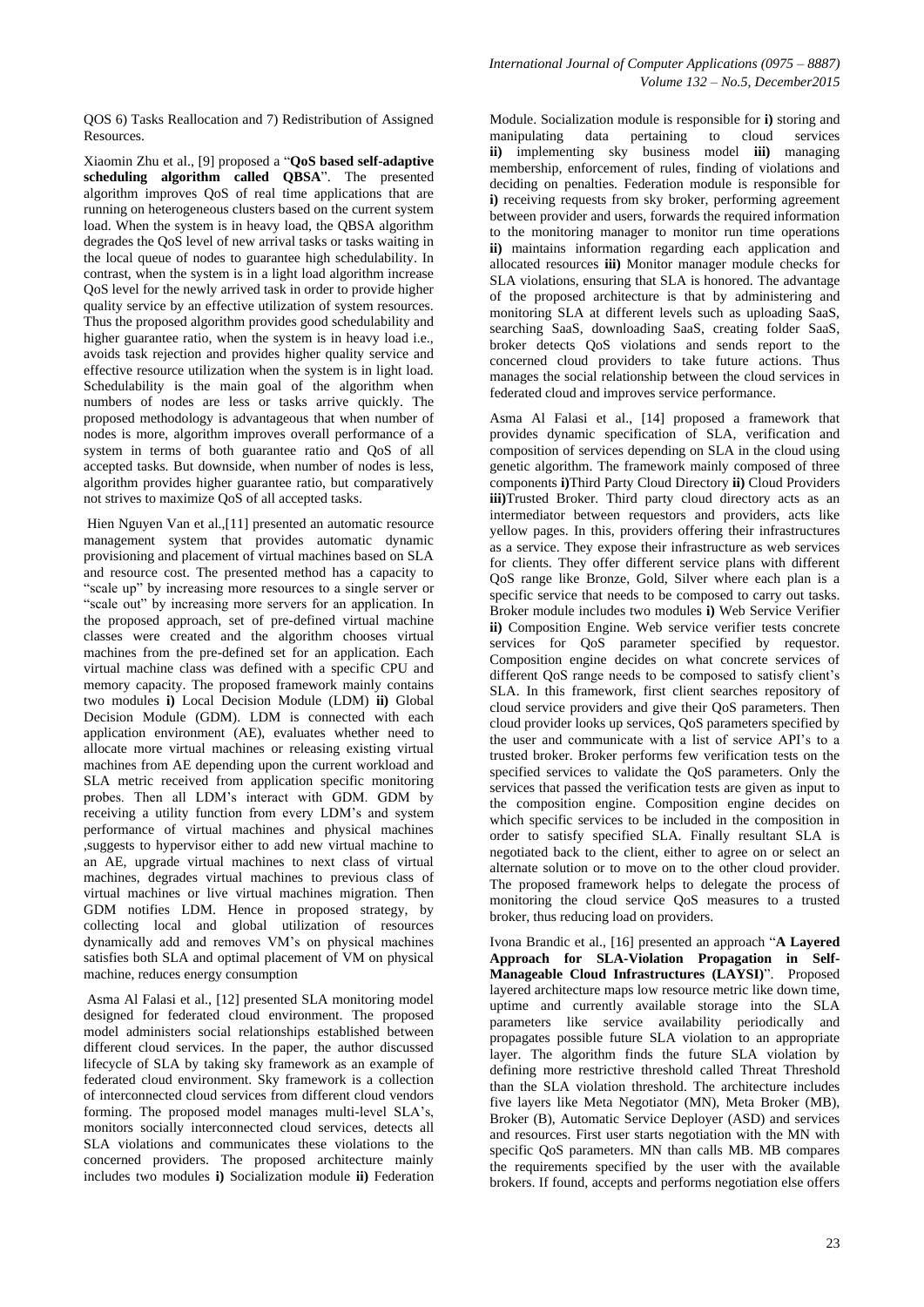for renegotiation. This process continues until both sides agree. If agree for negotiation, user calls for execution of service with a specific Service Description that contains image of OS, middleware, application, data, configuration along with SLA. Broker executes service if available otherwise calls ASD to deploy the service and execute. The architecture uses knowledge database to take a decision based on past experience to avoid future SLA violation. It looks for similar cases stored in the database periodically and uses the solution of that particular case in order to avoid possible SLA violation, stores that experience in the knowledge database probably to be useful for future problem solving. If broker not find solution, then propagates failure to the ASD possibly for virtual machine migration. This is a good effort, by identifying SLA's that might be violated in future, uses knowledge database, retrieve most similar case, and reuse the solution that has taken up, avoids future SLA violations almost to 0%. But overhead in maintaining knowledge database and case based reasoning

Rajkumar Buyya et al., [17] discussed vision, challenges and architectural elements of SLA based resource management. The proposed architecture supports integration of market based provisioning policies and virtualization technologies in order for the flexible allocation of resources to an application. The architecture mainly includes 4 main entities i**)** Users/Brokers **ii)** SLA Resource Allocator **iii)** Virtual Machines and **iv)** Physical Machines. Users interact with cloud management system through broker. SLA resource allocator acts as an interface between users and the infrastructure. SLA resource allocator includes **1)** SLA request examiner, which understands QoS requirements given by the user and determine whether to accept or reject. **2)** Pricing component charges to service requests and manages computing resources by prioritizing resource allocation.**3)** Dispatcher component deploys application on appropriate virtual machine; create virtual machine image and starts on selected physical machine.**4)** Virtual Machine and Application Monitor component, keep tracks of availability of virtual machines and their resource capacities, monitors the performance continuously in order to identify whether any breach in SLA and notifies resource allocator.**5)** Accounting and SLA management component maintains actual usage and calculates final costs. Multiple virtual machines are started and stopped on physical machines dynamically depending upon the requests. The proposed strategy handles dynamic nature of cloud very well by adding and allocating resources for the tasks depending upon deadlines, meets deadline for all incoming tasks with resource cost optimization to a larger extent compared to static allocation. But overhead in finding number of servers to be added based on deadline of incoming tasks.

K C Gouda et al., [18] presented priority based resource allocation algorithm. The algorithm takes different parameters like time, processor requests, importance and cost for each task. Time is the execution time needed to finish the task. Processor request is the number of CPU's needed to execute the task. Importance is how important the user is to the cloud administrator and cost paid is amount paying by the user to the cloud administrator. The proposed algorithm for each tasks, computes the node priority and time priority value based on the specified conditions. It checks whether total number of requested nodes is less than the currently available nodes. If yes, schedules the task. If request cannot be satisfied with the currently available nodes, then those tasks are put into the queue. Finally the queue is sorted based on the priority and begins executing the task from the beginning of

the queue. If the requested resource exceeds the limit, then those tasks will be rejected. Good effort, algorithm by calculating priority based on some parameters helps in proper scheduling of tasks to an appropriate server provides sustained performance of different application running on different configuration servers and optimizes resource allocation, but algorithm does not take care of task rejection.

Xiaomin Zhu et al., [10] proposed a "**Self-Adaptive QoS Aware Scheduling Algorithm SAQA**" for soft real time applications that are running on heterogeneous clusters.The proposed algorithm defines QoS level range for each incoming tasks. When the system is in a less load, the algorithm increases the QoS level for all incoming tasks within the specified range to provide high QoS by utilizing the system resources efficiently. When the system is in heavy load, the algorithm decreases the QoS level of incoming tasks as well as tasks waiting in the queue within the specified range in order to provide high load distribution and avoids task rejection. i.e., High load distribution and avoiding task rejection is the major goal when the system is in the heavy load and providing quality service is the major goal when the system is in a light load by effective utilization of the system resources. The proposed SAQA algorithm uses the techniques of two algorithms: non-preemptive EDF (Earliest Deadline First) algorithm and RF (Response First) algorithm that considers both deadline as well as a response time of the task into the account while scheduling. Thus proposed algorithm considers deadline and quality service needs into account for scheduling independent, aperiodic, soft real time applications running on heterogeneous clusters.

Rajkumar Buyya et al., [20] discussed vision, challenges and architectural elements of Intercloud: federation of cloud computing environments. Presented federated cloud environment supports scaling of applications across multiple cloud providers. Architectural framework mainly consists of 3 components **i)** Exchange **ii)** Cloud Coordinator **iii)** Cloud Broker. Cloud Exchange component acts as a market maker, brings together several cloud providers and consumers. It aggregate infrastructure requests from the brokers and evaluates them against currently available infrastructure published by cloud coordinators. Cloud coordinator service component specific to each cloud manages a domain specific enterprise cloud and its membership to the overall federation which is driven by market based trading and negotiation protocols. Cloud Coordinator component exports services of the cloud to the federation includes components like scheduling and allocation, market and policy engine, application composition engine, virtualization, sensors, discovery and monitoring. Cloud Broker component selects suitable cloud service providers for the requested users according to their requirements through cloud exchange and negotiates with cloud coordinators for assignment of resources that meets QoS needs specified by the users. This is a good effort of finding a perfect match between provider's capability and customer's requirements.

#### **4. CONCLUSION**

Currently cloud computing has created a big trend, as users no need to maintain hardware, software, storage. Users can takes all services from the cloud as and when needed. Since more number of users are attracting towards cloud, providing QoS to the users is challenging task for the cloud service providers. SLA is made between the cloud service providers and users in providing quality service. By avoiding SLA violations, cloud users enjoy better services from the provider. This will also help provider to improve his market reputation and revenue.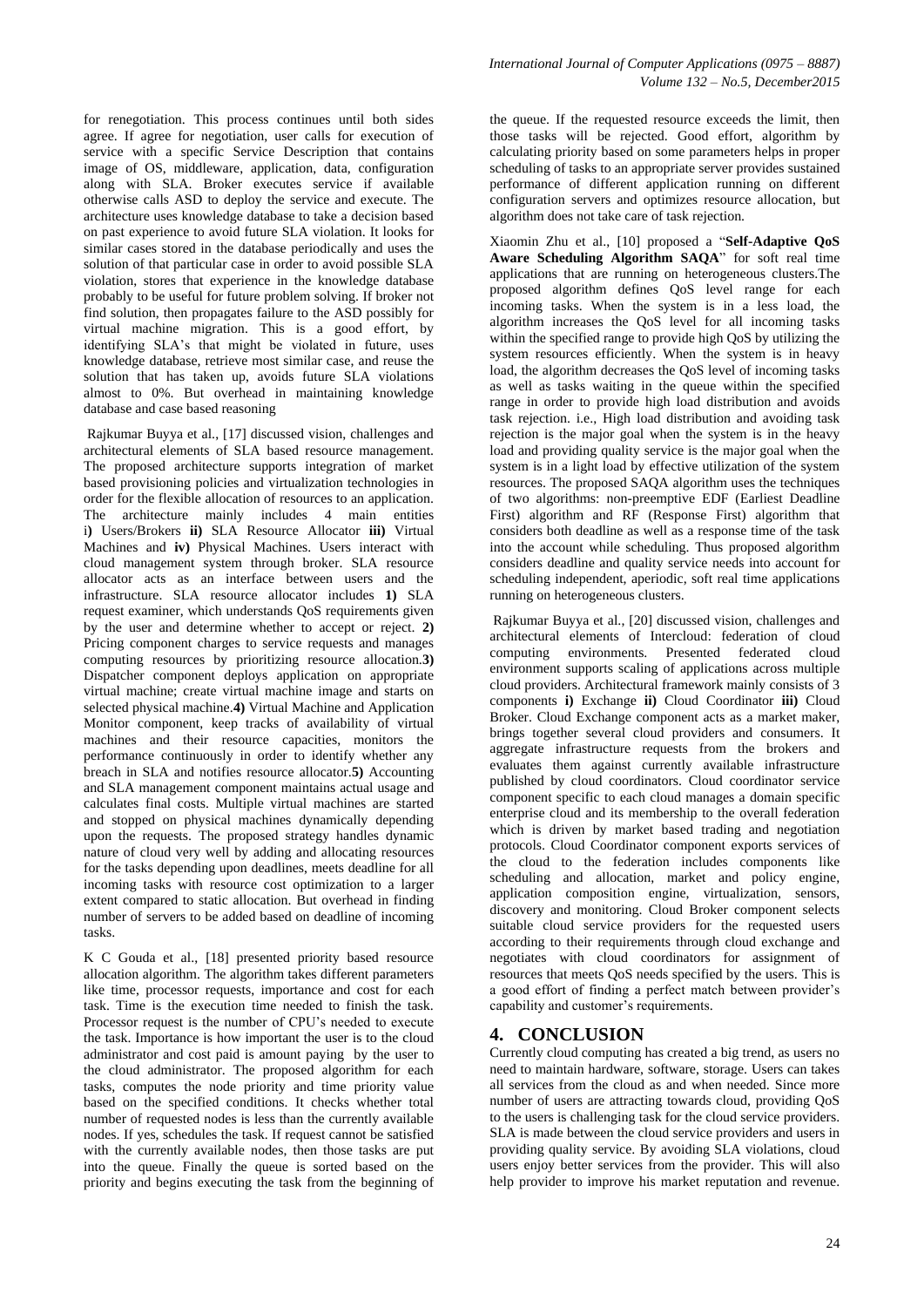In this paper, various SLA based scheduling strategies proposed by different authors in satisfying the agreed SLA are discussed. Different architecture that take care of SLA violations by considering multiple parameters such as CPU requirement, memory, storage, network bandwidth and fault tolerance, avoiding SLA violations by using open source tools, SLA violations on federated cloud environment are discussed.

#### **5. ACKNOWLEDGMENTS**

The work reported in this paper is supported by the college through the TECHNICAL EDUCATION QUALITY IMPROVEMENT PROGRAMME [TEQIP-II] of the MHRD, Government of India.

#### **6. REFERENCES**

- [1] Vincent C. Emeakaroha, Ivona Brandic, Michael Maurer, Ivan Breskovic, "SLA-Aware Application Deployment and Resource Allocation in Clouds", Computer Software and Applications Conference Workshops  $\frac{\text{(COMPSACW)}}{\text{July } 2011}$ , 2011 IEEE 35<sup>th</sup> Annual, Munich 18-22<br>July 2011. PP:298-303.PrintISBN:978-1-PP:298-303.PrintISBN:978-1-4577-0980-7,DOI:10.1109/ COMPSACW.2011.97.
- [2] Al Amin Hossain, Eui-Nam Huh, "Refundable Service through Cloud Brokerage", IEEE Sixth International Conference on Cloud Computing, Santa Clara, CA, June 28 2013-July 3 2013, PP: 972–973, Print ISBN:978-0- 7695-5028-2, DOI:10.1109/CLOUD.2013.115.
- [3] Xiao Liu , Yun Yang, Dong Yuan, Gaofeng Zhang, Wenhao Li, Dahai Cao, "A Generic QoS Framework for Cloud Workflow Systems", Ninth IEEE International Conference on Dependable, Autonomic and Secure Computing, Sydney, NSW, 12-14 Dec. 2011, PP: 713 – 720, PrintISBN:978-1-4673-0006- 3,DOI:10.1109/DASC.2011. 124.
- [4] Stefano Ferretti, Vittorio Ghini, Fabio Panzieri, Michele Pellegrini, Elisa Turrini, "QoS–aware Clouds", IEEE 3rd International Conference on Cloud Computing, Miami, FL, 5-10 July 2010, PP: 321 – 328, Print ISBN:978-1- 4244-8207-8, DOI:10.1109/CLOUD.2010.17.
- [5] [5] Kun Ma, Runyuan Sun, Ajith Abraham, "Toward a lightweight framework for monitoring public clouds", Fourth International Conference on Computational Aspects of Social Networks (CASoN), Sao Carlos, 21-23 Nov. 2012, PP: 361 – 365, Print ISBN:978-1-4673-4793- 8, DOI:10.1109/CASoN. 2012.6412429.
- [6] Rajeshwari B S, Dr. M Dakshayini, "Comprehensive Study on Load Balancing Techniques in Cloud", an International Journal of Advanced Computer Technology, Volume 3, Issue 6, June 2014, PP: 900-907, ISSN: 2320-0790.
- [7] Suneel K S, Dr. H S Guruprasad, "A Novel Approach for SLA Compliance Monitoring In Cloud Computing", International Journal of Innovative Research in Advanced Engineering, Volume 2, Issue 2, February 2015, PP: 154-159, ISSN: 2349-2163.
- [8] Mario Mac´ıas, J. Oriol Fito , Jordi Guitart, "Rule-based SLA Management for Revenue Maximisation in Cloud Computing Markets", Proceedings of the 6th IEEE/IFIP International Conference on Network and Service Management (CNSM). 2010, PP: 354-357, ISBN: 978-1- 4244-8908-4.
- [9] Xiaomin Zhu, Peizhong Lu, "A QoS-Based Self-Adaptive Scheduling Algorithm for Real-Time Tasks on heterogeneous clusters".
- [10] Xiaomin Zhu, Jianghan Zhu, Manhao Ma, and Dishan Qiu, "SAQA: A Self-Adaptive QoS-Aware Scheduling Algorithm for Real-Time Tasks on Heterogeneous Clusters", 10th IEEE/ACM International Conference on Cluster, Cloud and Grid Computing, 2010, PP: 224-232, ISBN: 978-0-7695-4039-9 DOI: 10.1109/CCGRID.2010.64.
- [11] Hien Nguyen Van, Frederic Dang Tran, Jean-Marc Menaud, "SLA-aware Virtual Resource Management for Cloud Infrastructures", IEEE Ninth International Conference on Computer and Information Technology, Xiamen,11-14 October 2009,PP: 357 – 362, ISBN:978- 0-7695-3836-5,DOI: 10.1109/CIT.2009.109.
- [12] Asma Al Falasi, Mohamed Adel Serhani, Rachida Dssouli, "A Model for Multi-levels SLA Monitoring in Federated Cloud Environment", 2013 IEEE 10th International Conference on Ubiquitous Intelligence & Computing and 2013 IEEE 10th International Conference on Autonomic & Trusted Computing, Vietri sul Mere, 18-21 December 2013, PP: 363 - 370, ISBN:978-1-4799-2481-3, DOI:10.1109/UIC-ISBN:978-1-4799-2481-3, ATC.2013.14.
- [13] Attila Kertesz, Gabor Kecskemeti, Ivona Brandic, "An SLA-based Resource Virtualization Approach For Ondemand Service Provision", 3rd international workshop on Virtualization technologies in distributed computing, 15th June, 2009, PP: 27-34, ISBN: ACM 978-1-60558- 580-2 DOI: 10.1145/1555336.1555341.
- [14] Asma Al Falasi, Mohamed Adel Serhani, "A Framework for SLA-Based Cloud Services, Verification and Composition", International Conference on Innovations in Information Technology, Abu Dhabi, 25-27 April 2011, PP: 287–292, ISBN: 978-1-4577-0311-9, DOI: 10.1109/ INNOVATIONS.2011.5893834.
- [15] Xiaomin Zhu, Jianghan Zhu, Manhao Ma, Dishan Qiu, "QAFT: A QoS-Aware Fault-Tolerant Scheduling Algorithm for Real-Time Tasks in Heterogeneous Systems", 13th IEEE International Conference on Computational Science and Engineering, Hong Kong, 11-13 December 2010, PP: 80 – 87, ISBN: 978-1-4244- 9591-7, DOI:10.1109/CSE.2010.20.
- [16] Ivona Brandic, Vincent C. Emeakaroha, Michael Maurer, Schahram Dustdar, Sandor Acs, Attila Kertesz, Gabor Kecskemeti, "LAYSI: A Layered Approach for SLA-Violation Propagation in Self-manageable Cloud Infrastructures", 34th Annual IEEE Computer Software and Applications Conference Workshops, Seoul, 19-23 July 2010, PP:365–370,ISBN:978-1-4244-8089- 0,DOI:10.1109/ COMP SACW.2010.70.
- [17] Rajkumar Buyya, Saurabh Kumar Garg, Rodrigo N. Calheiros, "SLA-Oriented Resource Provisioning for Cloud Computing: Challenges, Architecture, and Solutions", International Conference on Cloud and Service Computing, Hong Kong, 12-14 December 2011, PP: 1 – 10, ISBN: 978-1-4577-1635-5, DOI: 10.1109/CSC.2011.6138522.
- [18] K C Gouda, Radhika T V, Akshatha M, "Priority Based Resource Allocation Model for Cloud Computing", International Journal of Science, engineering and